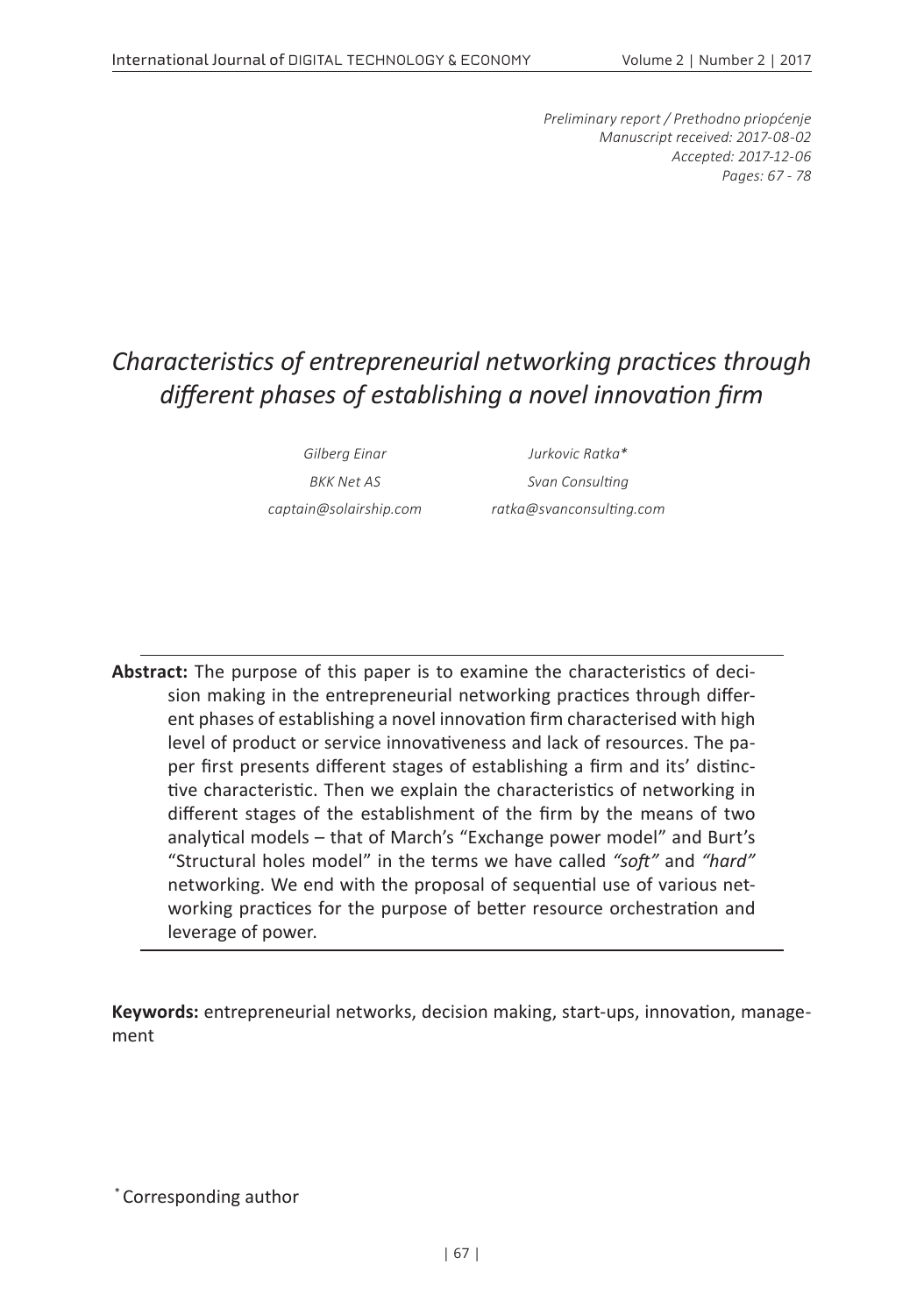# INTRODUCTION

Starting up a firm is always done by imitation to some extent. However, there is a great variety in the character of the innovative element of the start-up. If the innovative element is small, we assume that the potential profits are low but so is the level of risk. An example of this would be starting up a barbershop, or a hamburger bar.

If the innovative element is big, both the potential profits and risks are high. An example of this would be an airline company with planes based on an inexpensive anti-gravity generating system. In this case, the risk involved would be a complex compound of various elements. Consequently the risk would be less easy to communicate about. The emphasis here is on the innovative element. We assume that it is the company that gains control of the innovative element that is able to extract the profit. In this paper we will discuss starting a firm in this second category, where the innovative element is big. Seen from the innovators perspective the question is: How can I maintain control over my innovation but still create value?<sup>1</sup> Teece [21] shows that maintaining control by the innovator cannot be taken for a granted.

The well documented Schumpeterian notion of innovation as an element of market disequilibrium is also argued by Hitt et al. [cf.8] who state the following:

*Creating novel (radical) innovation often requires a significant investment of time, effort, and frequently financial capital as well. Because firms rarely have the resources needed to achieve this type of innovation internally, they frequently search external sources to locate them. To do so, they may need to develop networks of partners...Frequently, new venture firms are more creative and thus can develop more novel innovations, while established firms are effective in adding new features to and improving their current products to maintain an advantage in the market.* (p.67)

In this paper, first we will explain the characteristics of networking with respect to the ability of the player to reap the fruit of the potential start up. In order to present that, we will use the Exchange Model of Power by March [17] and the Structural Holes Model by Burt [2]. After that we will explain different stage of starting a firm and continue by explaining the characteristics of networking in each of the stages. Moreover, we will continue with combining these two theoretical principles in order to define the characteristics and concepts of what we call "*soft*" and "*hard*" networking. We will shortly present various networking practices and then offer our solution of the necessity of their sequencing, in order to better orchestrate resources [cf.8] and leverage power.

## POWER EXCHANGE AND USAGE OF STRUCTURAL HOLES IN NETWORK CREATION AND RESOURCE ACQUISITION

Kumon [15] states that network represents a set of actors coming together to share useful knowledge and information, by which they should achieve mutual understand-

 $1$  For the discussion of value creation by entrepreneurs see [8].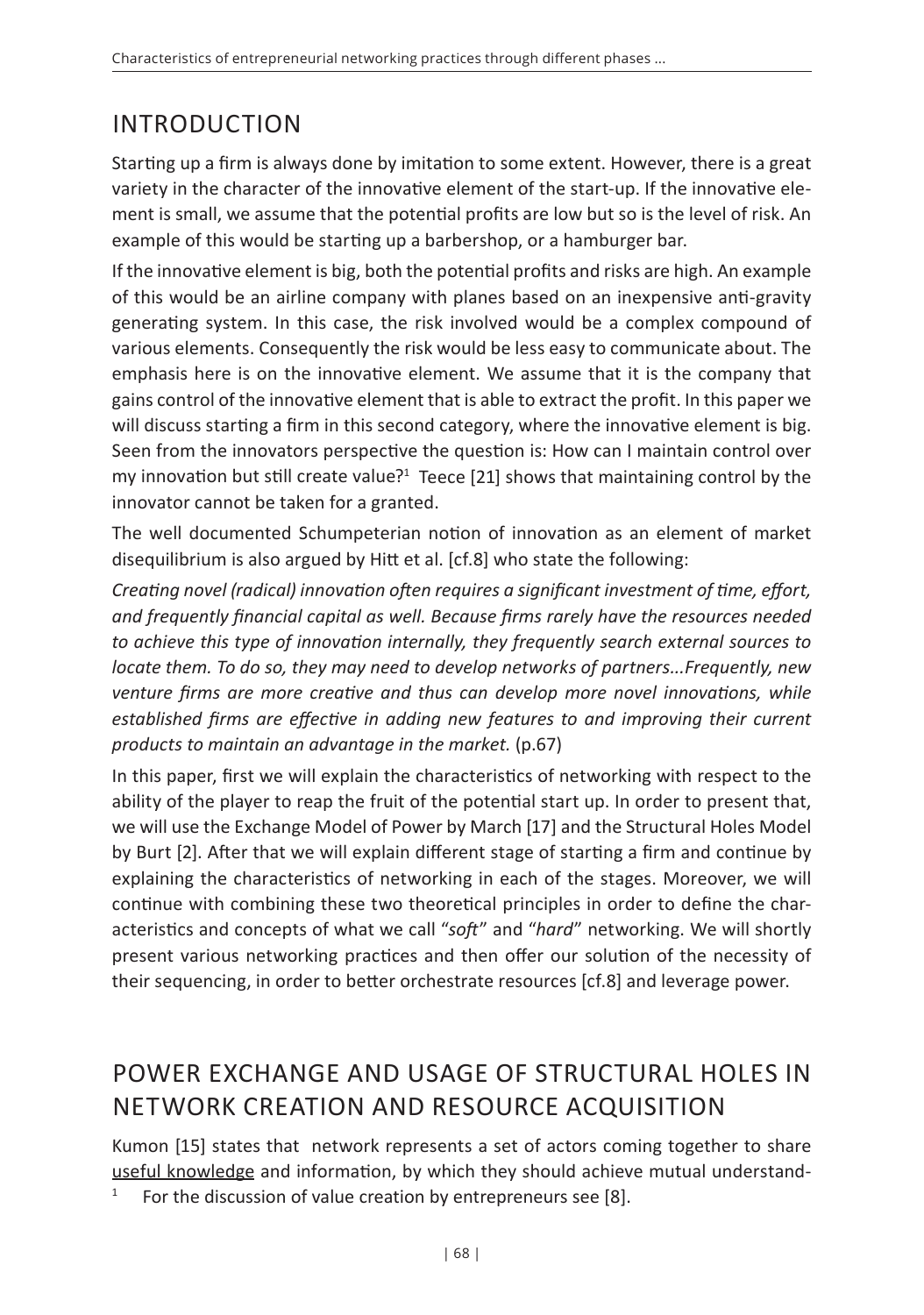ing and a basis for further collaboration with the main ingredient that of mutual trust. Networks are there to provide both individual and the collective, with attainment of individual/mutual goals. The crucial element for the entrepreneur to start a business becomes *resources*, [7] which they either possess on their own or use networking to get them ([24]; [10]; [19]; [22]). Burt [cf.2] defines resources that a player brings into arena as that comprised: financial capital, i.e. cash and cash equivalents, human capital, i.e. individual's personal qualities fortified by the knowledge gain through education and experience, and social capital, i.e. various relationships with other players/stakeholders.<sup>2</sup>

He continues in arguing that, since the reality on the market is imperfect and not perfect competition, social capital becomes final arbiter of competitive success. Even if an entrepreneur possesses knowledge and financial capital, if the social capital is inadequate there is greater risk of failure. These go in line with Teece [cf.21] and his analysis of why innovators do not necessarily obtain the economic returns from their innovation. He argues that in different environmental positions (dependent on the nature of technology, efficacy of legal mechanism and the stage in evolutionary development of particular industry) different channel strategies should be made with respect to acquiring complementary assets. Whether an entrepreneur contracts or builds manufacturing, distribution, service etc. will be highly dependent on imitativeness of product, the existence of dominant design and the generic resources that can be used.

As Teece [cf. 21] himself argues: "…. a profit seeking innovator, confronted by weak intellectual property protection and the need to access specialized complementary assets and/or capabilities, is forced to expand its activities through integration if it is to prevail over imitators." (p. 296)

In the competitive arena each of the players has its own network of contacts. Burt [cf.2] argues that, networks as a social capital, provide entrepreneurs with profit, measured by the rate of return on a particular investment. The increase of the rate of return on particular investment will be dependent on the power and control of the entrepreneur in the competitive arena. March [cf. 17] takes it a step further from increasing the return of the investment to saying that entrepreneur wants to fulfil his/her own preferences and identities.

According to him, the power is the ability of the actor to get what he/she wants. The basis of it lies in the inconsistent preferences and identities of each of the actors in the process of decision-making. Since the existing environment is too narrow for every one of them to get what they want, the power becomes the desired capability of the actors to align the decision making process with his/her preferences and identities. To exhort power and gain control the actor, in our case entrepreneur uses the so called structural holes or non-equivalencies between the players in the arena [cf.2]. Dependent on the structure of player's network and the location of the particular contacts actor can benefit from the access to information which he/she could hardly obtain on his/her own.

<sup>&</sup>lt;sup>2</sup> For thorough discussion on social capital see [11].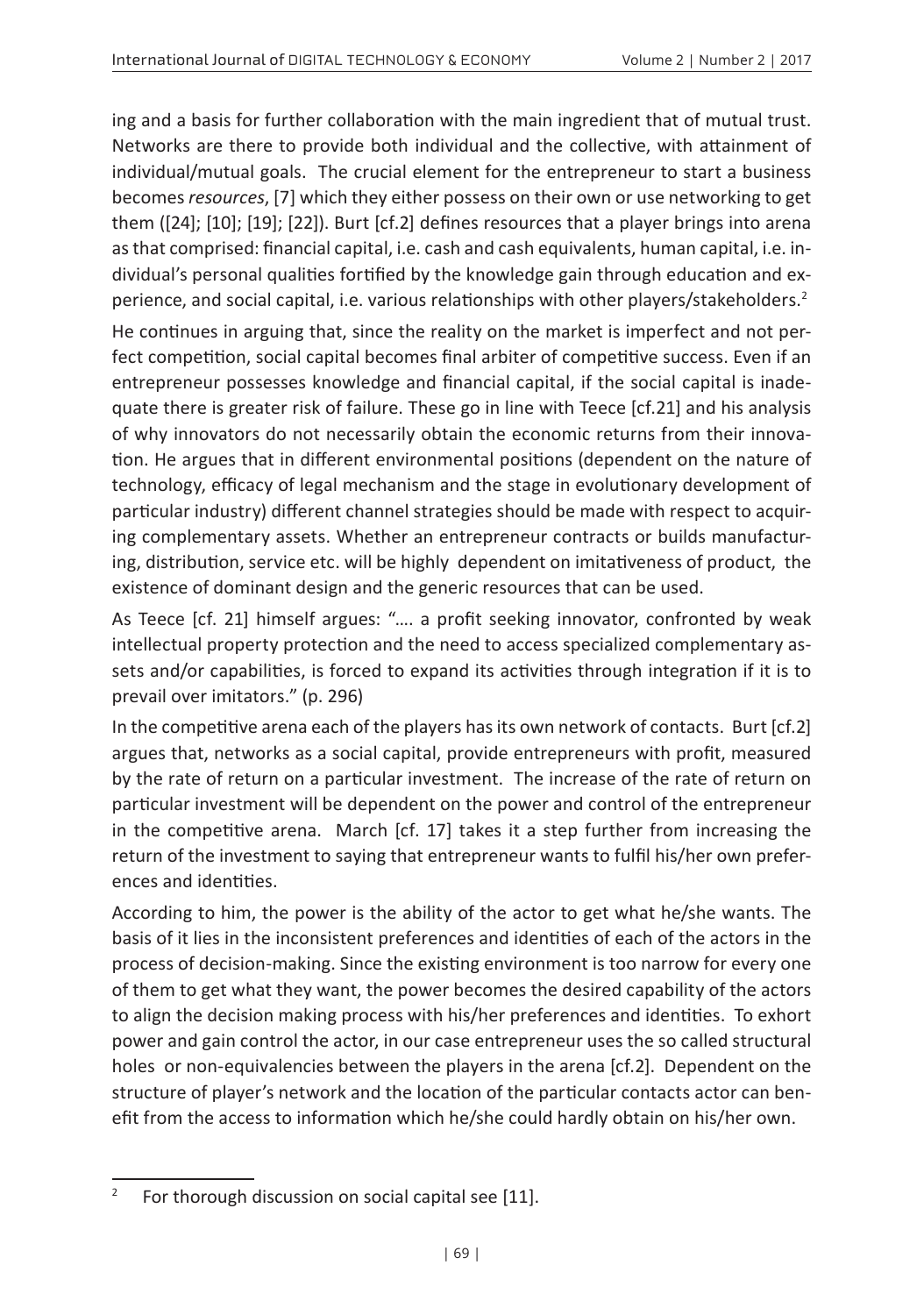In the exchange model of power, each of the participants enters into voluntary exchange relationship regulated by some set of rules. Those rules are created by the characteristic of the structural autonomy of the networks existing in the particular market. The more the parties are plenty and disorganized the more there is the opportunity for taking the advantage of the structural holes and vice versa [cf. 17].

 For example, if an entrepreneur-producer enters into a low-autonomy network of dominant customers and suppliers, who amongst themselves are interconnected, which means that structural holes are scarce, then the rules of the game (share in profit, price etc.) are established by that dominant parties. The producer here will end up with minor share in profit, regardless of how massive supply and demand is.

The inconsistencies between the actors in the arena will be removed by the power of the dominant parties and can be based on:

- 1. aligning the incentives, by for example contracts, threats and deterrence and
- 2. aligning the identities and rules by for example, selection of partners with similar background, education, talents, interests into decision-making process [cf.2].

As we stated earlier, each of the participants brings into the arena different kinds of resources and seeks to improve his/her position by trading with other participants. Lack or abundance of structural holes becomes a constraint or an advantage for an entrepreneur eager to enter certain market. The ability of the entrepreneur to pursue his/her own preferences or fulfil his/her own identity in particular market depends on 3 things [cf.17]:

- 1. who has control over the rules, since he/she sets the playing field for decisions and has the power to constrain them
- 2. who has control over resources, especially the resources desired by other person since the controlling party can then demand in exchange what they want and that does not necessarily have to be reciprocal in nature
- 3. who has control over preferences and identities, meaning that the true power lies in the capability of the actor to persuade other parties in decision-making process that what he/she has is exactly what the other party wants. Instead of seeking to provide things that other actors want, the controlling party induces others to want the things he/she can provide.

Combining this view with Burt's thinking, the control in the arena or market is executed by the power of structural holes. If the entrepreneur comes to the market with his/her own autonomous network, his/her negotiating power increases with respect to the lack of organization and inter and intra connections between the other players in the market. Thus, such social capital which entrepreneur brings makes it into a productive asset [1] making possible certain decision making which would be if not impossible, than very difficult without it. The more the market is unorganised and rich in players the more the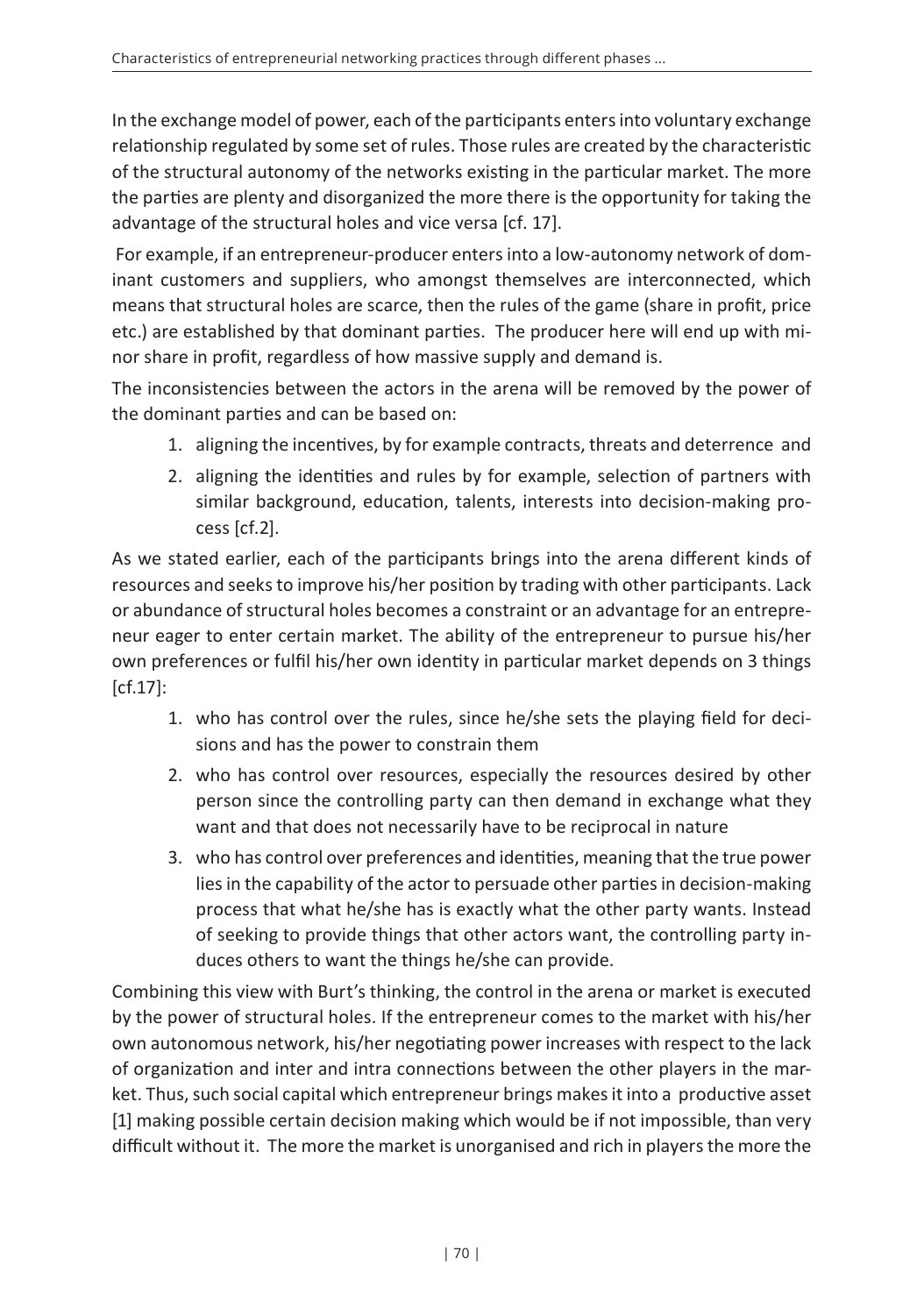entrepreneur can exhort control by being sort of a broker or *tertius gaudens* (the third who benefits) between the different parties in the environment [cf.2].

Of course, the nature of the networking varies in different phases, and power and control have another meaning at different stages of the establishment of the firm.

Johannisson [12] states that establishment of the firm follows a spiral change model. It begins with the intuitive idea, a vision that will guide and govern future actions through development of a venture concept. Such a venture concept then becomes basis for the linkages with the environment.

## STAGES IN THE ESTABLISHMENT OF THE FIRM

Based on the literature ([20]; [23]; [cf. 12]; [cf.7]) we have chosen to follow a three-stage model of establishment of the entrepreneurial firm. The following chapter represent its' short presentation.

The first stage in the establishment of the firm, starts with the elaboration of this vision, the idea to the family and close friends, since entrepreneurs do not want to make any widespread commitment to any potential choice [cf.7]. This is the stage which Wilken [cf.23] calls *motivation stage*; Stanworth and Curran [cf.20] refer to it as the artisan latent social identity of the entrepreneur. Following the Stanworth and Curran model, Johannisson [cf.12] continues that ties between the artisans or the founding managers and their community are based on moral commitment and trust. The function of this closest community is to give the artisans a mental support and a frame of reference in materialising entrepreneurial vision.

In the second stage, entrepreneurs are prone to contact large set of people, since they do not know specifically who could be of greatest help to them [cf.7] For Wilken [cf.23] this stage is called *planning stage*. For Stanworth and Curran [cf.20] this is the stage where artisans break away from social norms, i.e. ingrained traditions [cf.12] and are adopting the identity of the entrepreneurs. Their arena becomes the market and this is the stage in which they spend most time maintaining and developing contacts [cf.7]. They also use their personal networks and mentors, i.e. persons who will incorporate them into possible wider structures, as a potential safety net [cf.12].

In the third stage, the *establishment stage*, the business is running and entrepreneurs use networks more as the resource bank [cf.20] concentrating on the key persons who provide them with the resources and commitment [cf.7]. Relationships are managed by contractual and barter relationships [cf.12]. In Stanworth and Currans's model [cf.20] entrepreneurs become managers, with built social position, which is only increased and maintained (legitimised) by membership in social clubs, professional societies and political associations.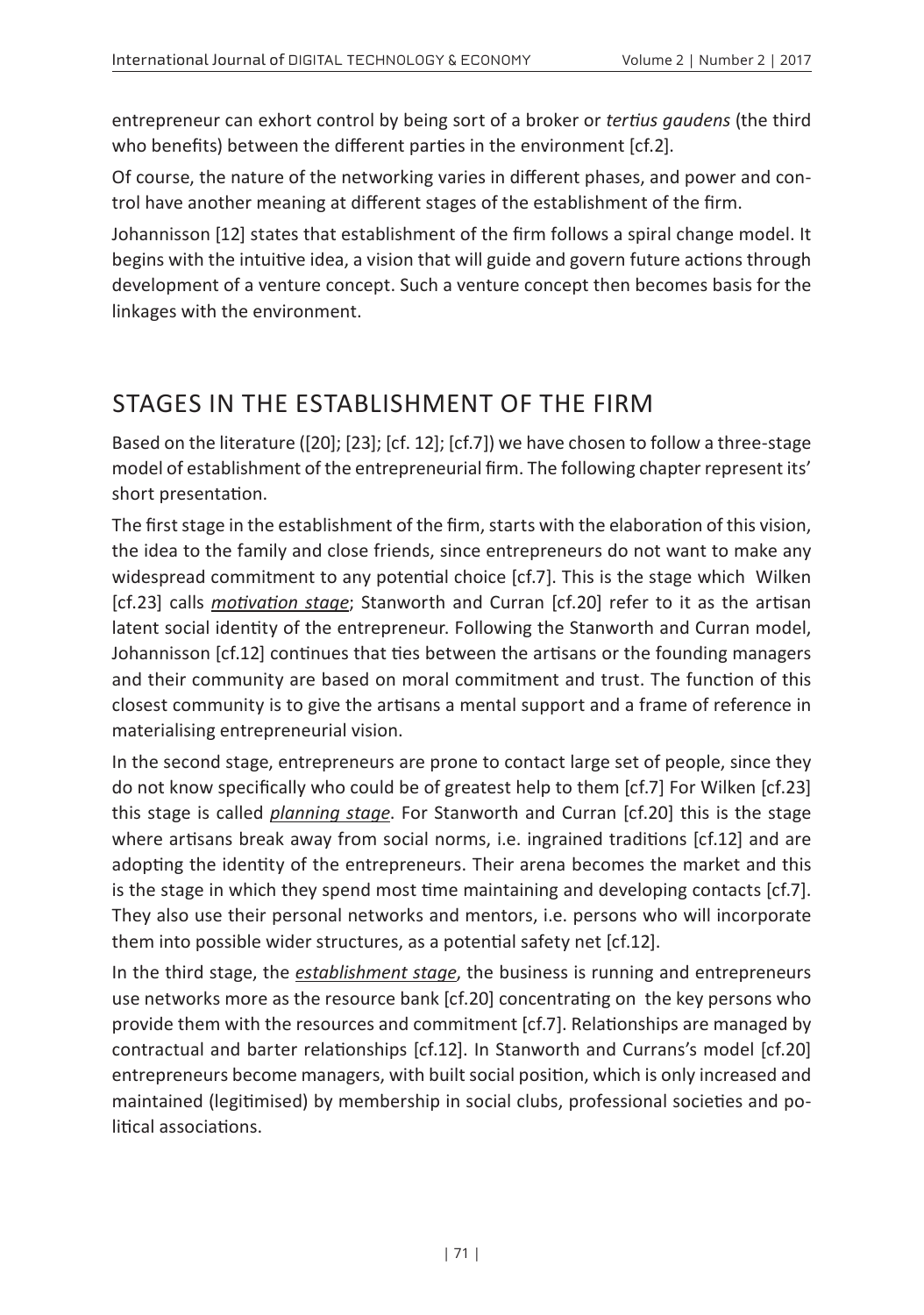# THE NATURE OF NETWORKING IN VARIOUS PHASES OF ES-TABLISHING A FIRM – *"SOFT"* AND *"HARD"* NETWORKING

Johannisson [cf.12] argues that an entrepreneur's personal contacts play a dual function. First they provide social support, a safety net, which allows the entrepreneur to break social norms in the process of risk-taking. Second, the entrepreneur's personal network is an instrument by which one acquires environmental resources, and it is the vehicle by which the organisational mission is carried out..

As we stated earlier, the essence of the networking is coming into the possession of the resources, which entrepreneurs do not posses themselves. As the establishment of the firm proceeds, the nature and characteristic of the networking changes, with respect to the:

- 1. consistency and alignment of the identities and preferences of the actors and
- 2. the terms on which the relevant resources are acquired [cf.17]

Previous research has shown that social networks will influence the outcome of entrepreneurial actions, dependent upon the people's original positions and by thus will influence the nature of resources provided by the social networks depending on the strength of the ties. [16]

In order to depict the nature of networking in various stages of firms' establishing, taking into consideration March's exchange power model [cf.17] and Burt's structural holes idea [cf.2], we have coined the terms "*soft*" and "*hard*" networking.

#### *"SOFT" NETWORKING*

In the first stage of a start-up, *the motivation phase*, we assume that the entrepreneur is networking without making any formal contracts with the people in the network. Networking is done first within the entrepreneurs existing network, the so called high density network [6].

Gradually the network extends beyond the initial network and includes new actors. This is especially important if the entrepreneurs have some basic idea which can be potentially copied, thus the lower density networks are needed, in order for the idea not to be imitated or potentially stolen [cf.6]. The networking in this phase is mapping out the features of the environment in which the future firm is going to be placed. The different features of the landscape are being analysed, that give the entrepreneur clues where to move next to gain more information on aspects vital to the business idea.

The networking is characterised by certain softness, because in this phase the entrepreneur is not offering much in return to his/her contacts other than doing the good deed of the day. The networking in the first phase is characterised by aligned and consistent preferences, to a greater extent than in any other phase. The entrepreneur is also learning about the identities and preferences of the new actors in the network. ([cf.17], [cf.2])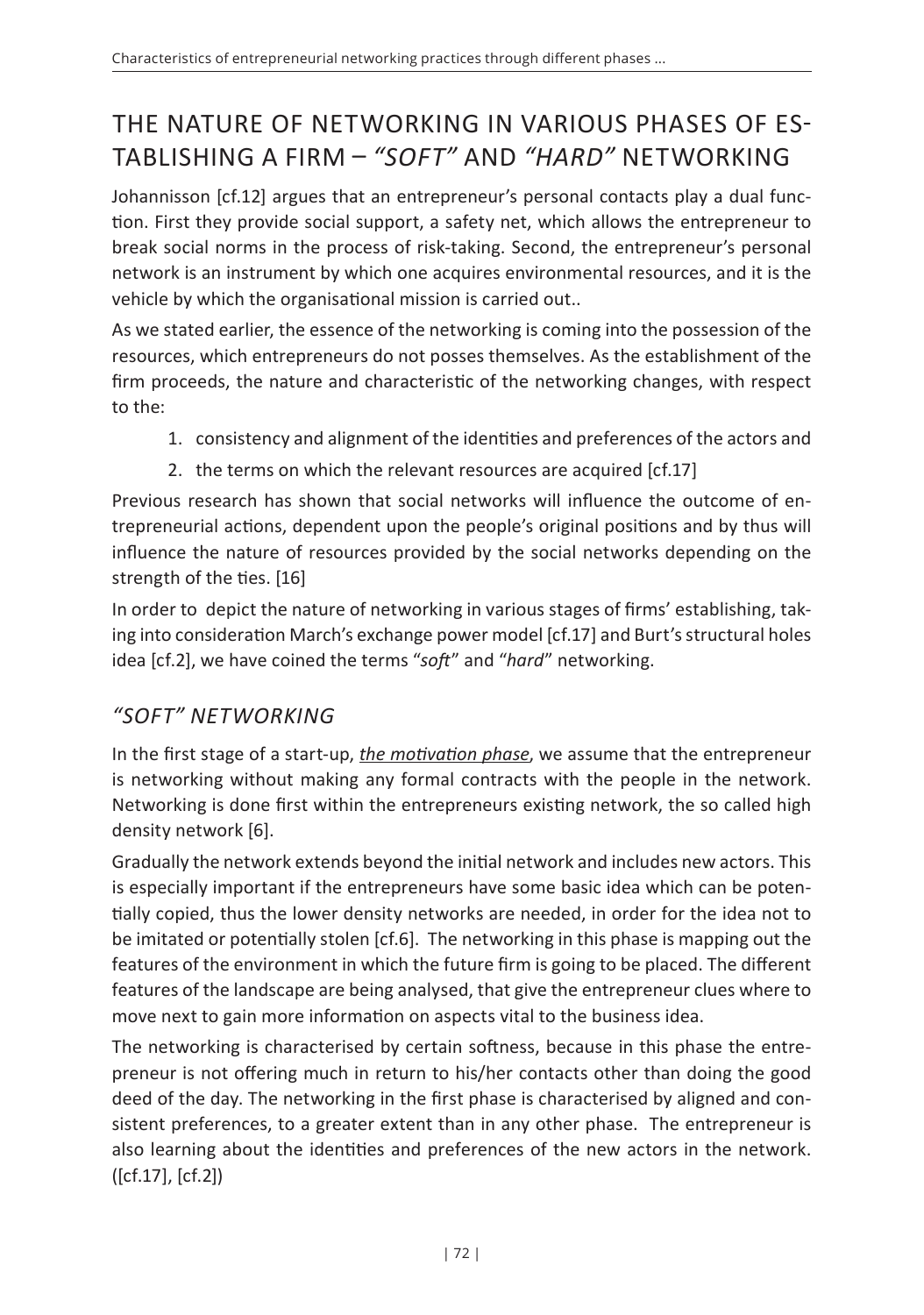However, the soft networking leads up to a change, because underneath this soft atmosphere, the ambitions of the entrepreneur are lurking and in this mapping process, some contacts become more important for the realisation of the start-up than the others.

#### *"HARD" NETWORKING*

Morris [18] claims that resource acquisition and application is one of the most salient but under-researched issues affecting start-ups. As Klyver et el. state [14]: "Among the most important resources that networks can provide are:

- Information (sensible as well as non-sensible, diverse as well as non-diverse)
- Access to finance
- Access to skills, knowledge and advice (all aids to competency)
- Social legitimacy
- Reputation and credibility" (p.332)

When you look at a budding organisation, you see that the way it is identifying, acquiring and combining its resources, creates the unique identity of the firm, and that this also place limits on the scale and scope of the firms operations, determining the strategic direction of the venture. It goes in line with the so called strategic entrepreneurial mindset which is not only preoccupied with sense making and questioning of predominant decision-making logic in the context of changing goals and environment, but it is also a mindset capable of revisiting truths one has about the existing markets in order to orchestrate restructuring and acquiring scarce resources ( [9], [cf.8])

Starting from *planning* stage particularly and on to the *establishment* stage, the networking takes on a different character, it becomes *hard.* The alignment of preferences is to be established based on the notion of who controls the resources and thus makes the rules of the game. Networking becomes the arena in which both of the parties want to exhort as much control as possible and induce the others to want the things/he she can provide. ([cf.17], [cf.2])

Generally, the entrepreneur enters into *planning* stage with a weak negotiating position, because she/he has little to offer in return, other than the option of a relatively high yield for the resource owner if they can reach an agreement of an "if ..- then .." nature. The entrepreneur cannot offer concrete and binding orders, because the decision to enter the *establishment* phase is to be made. As we pointed out earlier, keeping the essence of the business idea relatively diffuse for the resource owner, in this type of negotiation, is important, but it further weakens the position of the entrepreneur, because the resource provider will perceive the diffuseness as an increased risk. The resource provider is also, in most cases, someone who is able to determine the rules of the exchange because of the special knowledge of the resource the provider is controlling. Thus, as Teece [cf.21] argues, unless the business idea is innovative enough to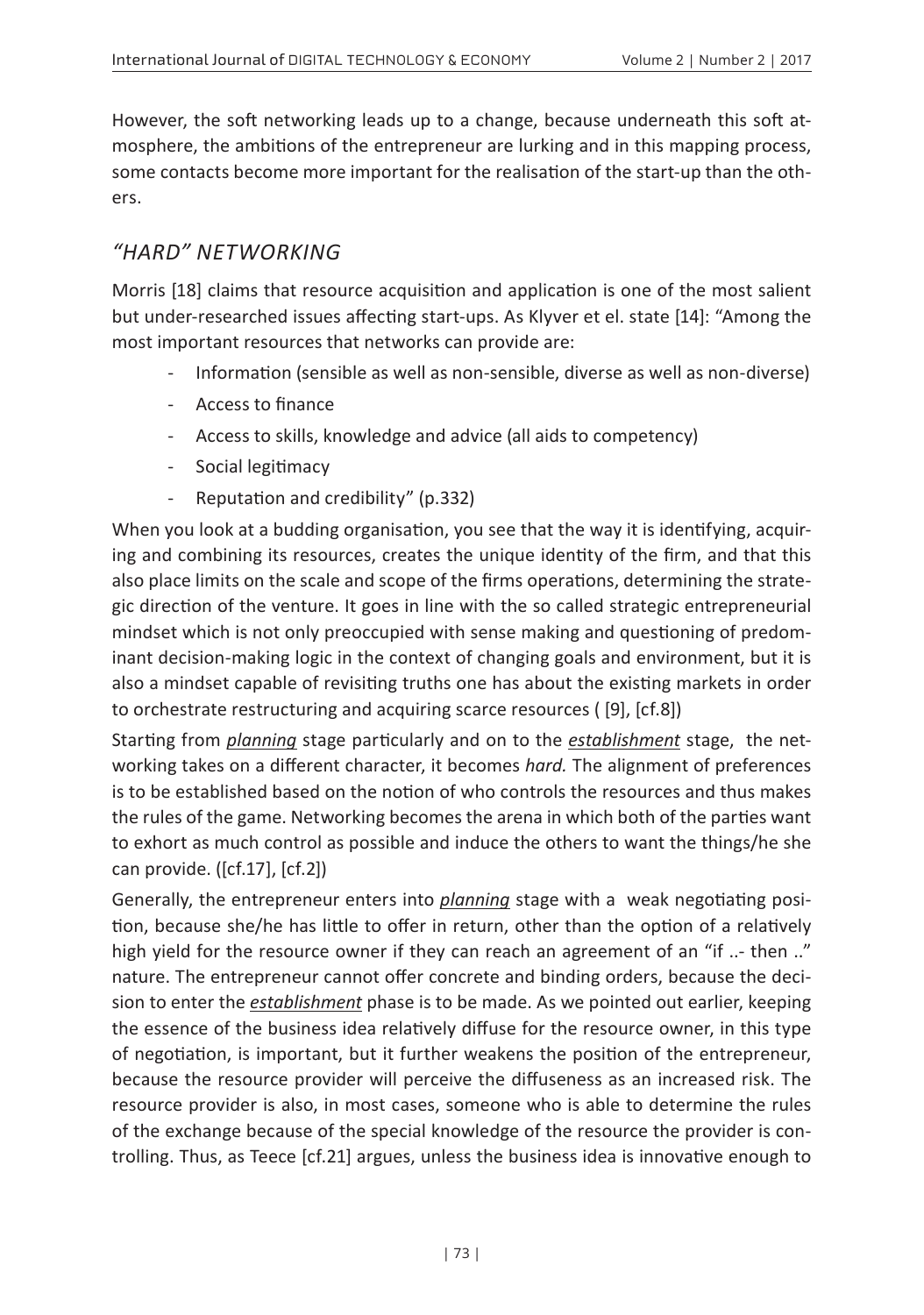enable one to gain control over the complementary assets needed to make and sell the product, weak negotiating terms will do little to start a new entrepreneurial venture.<sup>3</sup>

When the entrepreneur starts to plan, he/she does that with an essential task of identifying the cost of the resources that goes into the product or service, or the cost of gaining access to places or streams of information that are a necessary input to the firm. To be able to produce a trustworthy start-up plan, it must be based on known numbers, or numbers that can be documented. For resources that are readily available in the market, there is no need for vast documentation, but for resources that are scarce or not readily available in the market, one has to document some kind of agreement with the provider of such a resource. It is these agreements, which have to be negotiated. (for discussion on the challenges of constructing a resource base see [3]).

## SEQUENTIAL USE OF NETWORKING PRACTICES FOR RE-SOURCE ORCHESTRATION

Taking into consideration the changing nature of networking practices with respect to different phases in establishing a firm, the question arises of what kind of networking practices should a prospective entrepreneur use in order to leverage his/her weak negotiating position and acquire necessary resources. The solution we propose is the one of sequencing between various networking practices which will be presented below. First we will shortly present various networking practices possible and then present our solution.

### *SHORT OVERVIEW OF NETWORKING PRACTICES*

Influence of different cultures on networking practices, with respect to its' universality or context determination has been a researcher's interest for decades (for thorough discussion see [cf.14]). For the purpose of presenting our arguments, we will use the classification proposed by Zhao and Aram [cf. 24].<sup>4</sup> In their article on networking and

<sup>&</sup>lt;sup>3</sup> Competitive advantage often results from the control of valuable and rare resources. For review and discussion see [cf.8]

<sup>&</sup>lt;sup>4</sup> We are aware of the cultural determination of certain networking practices, but for the purpose of elucidating ideas in our paper we are following the line of thought presented by Kylver et al. [cf.14] which in arguing for universiality or cultural determination of networking practices, proposes the following classification based on Lonner's writings: "The term 'simple universal' means a phenomenon is constant worldwide. 'Variform universal' refers to a general relationship that holds across countries, but which is moderated by culture. 'Functional universal' refers to situations where relationships are the same within groups.... It is not longer a matter of either being totally universal or totally cultural determined." (p.344). Their study of networking practices suggested in 20 countries suggests its', "variform universal" nature.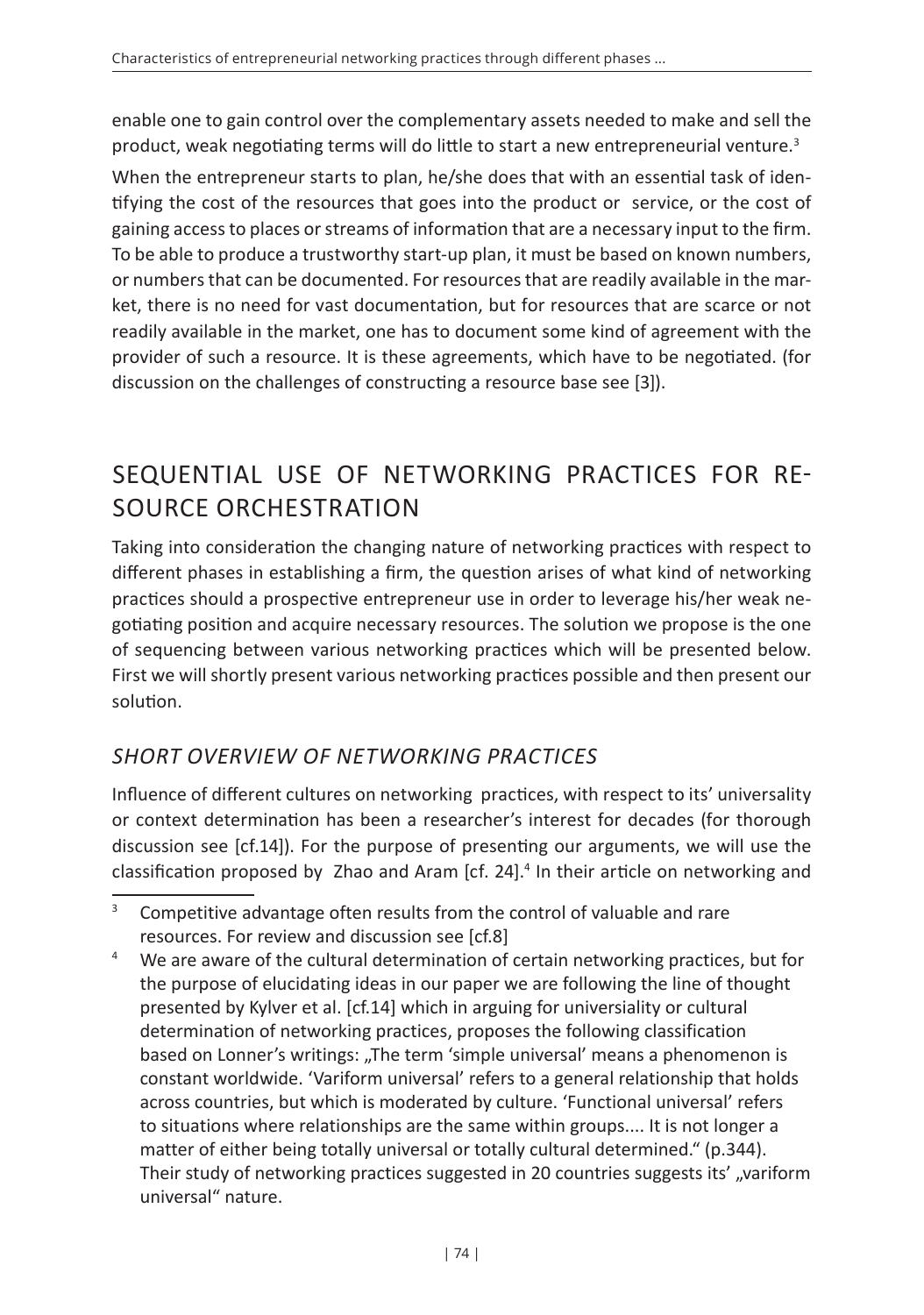growth of young ventures in China they give overview of various mechanisms that are applied to balance out the power between the entrepreneur and her/his environment – starting from long term mechanisms of cooperation (e.g. licensing agreements, joint production development, long-term subcontracting), mutual mechanism (e.g. offering free trials, providing market and technical information of products) to informal mechanism (e.g. business lunches, gift giving) and arm's length contacts (e.g. business calls and meetings).

#### *SEQUENCING OF NETWORKING ACTIVITIES AND ORCHESTRATION OF RESOURCES*

All of these mechanisms are, we imagine, used in *establishment* stage of the start-up, but in order to get to the third stage we believe that first two stages require sequencing, i.e. using each of the mechanisms at the appropriate time, starting with informal mechanisms, and ending with mechanisms for long term cooperation.

But why not go directly to the negotiation of mutual mechanisms and the long-term contracts? Why is this sequencing so important? According to March [cf. 17] in the negotiation process one exchanges power. We have already seen that the entrepreneur is in a weak negotiating position.

However, we claim that by sequencing the negotiations between the different resource providers, the entrepreneur can gradually develop the resource base and gain more negotiating power. The negotiating power is gained by acting as an alternating agent for different resource providers in the new firm. It is by acting as an agent for different actors that would not otherwise meet to discuss and investment in the new entrepreneurial endeavour, that the entrepreneur is able to create a position in the marketplace.

One important issue especially for entrepreneurial ideas with high innovativeness and lack of resources needed for its' realization, is the potentiality of imitation and theft. Hitt et al. [cf. 8] argue that in order to successfully orchestrate resources, some level of protection of both intellectual property and complementary resources is needed. This provides negotiating power to the entrepreneur, much needed especially with scarce or no resources to execute his/her idea successfully in the market.

How then is the negotiating power used? It helps if a start-up has patents or "preemptive patents" ([25]; [cf. 8]) however it need not be the only course of venue, especially with start-ups who lack resources (especially finances). Negotiated contracts [5] might also be the way to leverage on power. If the entrepreneur is willing to offer the resource provider high yields for the resource, but in return for that, the resource provider must give the promise not to infringe further into the room that the innovative element creates. This is especially true for innovative, hi-tech industries, where experimentation is required from both the entrepreneur and the resource provider (for discussion and examples see [13]).

At the start of this process, the resource provider is willing to accept this, since the perceived risk is so high. Later in the process the perceived risk might have decreased, but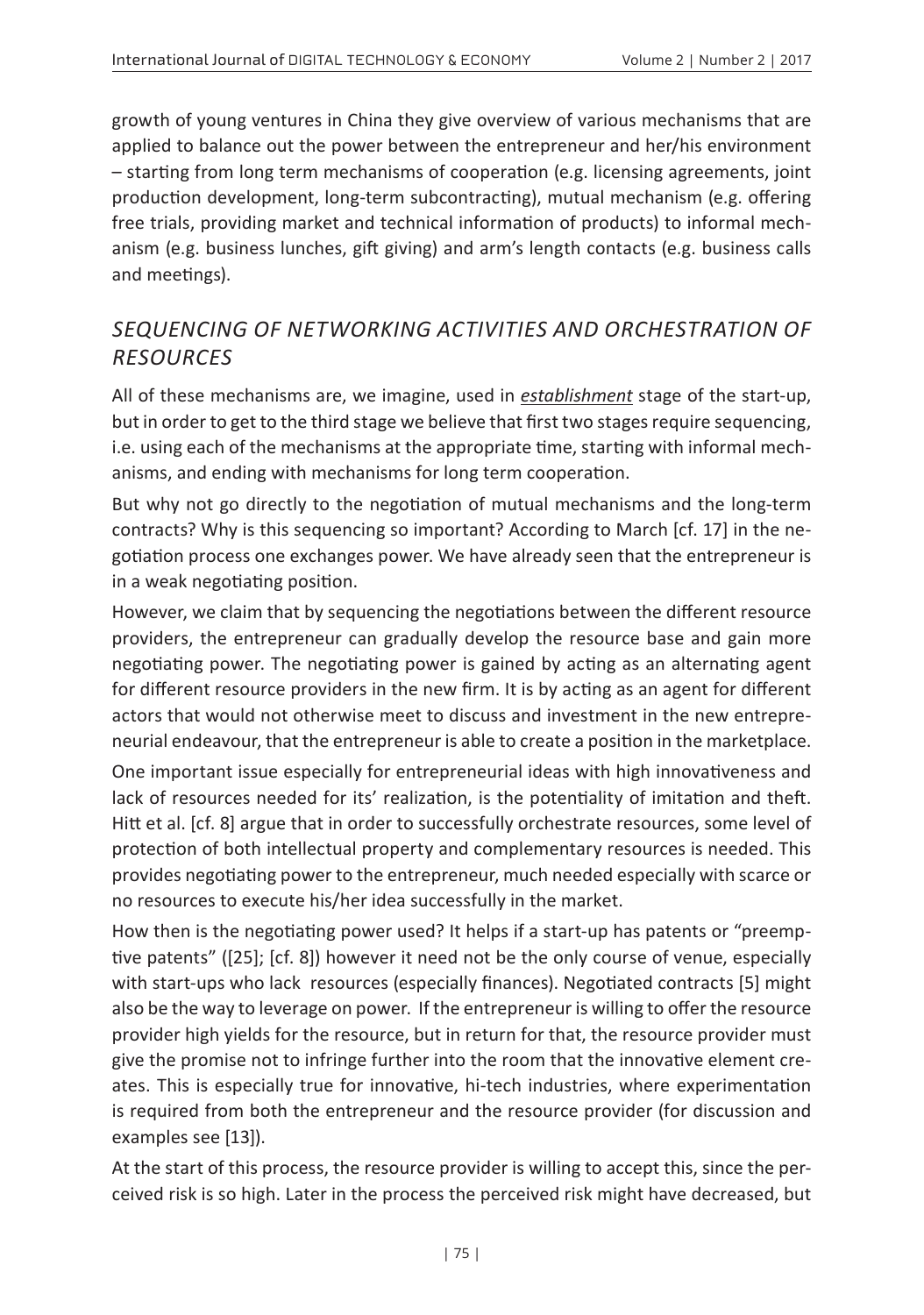then the entrepreneur has gained a position based on the initial contracts made by the parties, and the risk of losing a good contract becomes the risk the resource provider has to face, even if infringement would be more profitable.

If done successfully, the entrepreneur should be left with a certain room of profitability created by the innovative element, and the resource providers partly dependent on the firm, as a "customer" for their resources.<sup>5</sup>

There are many ways to start negotiating with the different actors, but keeping March's power exchange model [cf. 17] in mind, one can assume that the most successful sequence would be starting the negotiations with the resource providers that are in the weakest negotiating position and that are the less likely to infringe on the room created by the innovative element.

## CONCLUSION

In this paper we have looked at the entrepreneurial activity and the different phases of starting up a firm and put it into relation with March's [cf. 17] theory of decision making and Burt's [cf. 2] structural holes theory. We then defined the entrepreneurial endeavour, as acquiring resources from other actors, without having proprietary resources in the initial phase. We also stated that there was a difference between start-ups with a small innovative element and those with a large innovative element and that we would discuss the latter category.

In some sense there is an ambiguity in the entrepreneur's relation to the networking environment. This paper discussed one possible explanation for this ambiguity. The networking activity went from soft in the *motivation* stage, to hard in the *planning* and *establishment* stage. The shift is caused by the need of the entrepreneur to gain control over resources that are necessary for the new firm, and must engage in negotiations with actors in the network. We also concluded that, initially the entrepreneur is in a weak negotiating position.

The second hypothesis we suggest one can draw by using March's model, is that entrepreneurs must develop their network assets in sequences. By sequencing, the entre-

 $5$  Coff [cf. 5] described the story of Tony Faddel who "had the original idea for a hard disk based music player coupled with an online music store. This required multiple resources and capabilities that he lacked. Over time he partnered with Apple, PortalPlayer (designer of the chipset and firmware), and an array of other suppliers." (p. 712). He offered first his idea to his former employer, Philips Electronics, then tried his own failed venture, before turning to Apple. In order to protect his asset, he first started as the contractor with Apple, then based on his critical personal complementary assets, which were comprised of him being and innovator and knowledge of innovation, he became senior executive with large equity, gaining almost 38 million dollars for the creation of new value ([cf.5]; [cf 8, p. 66]).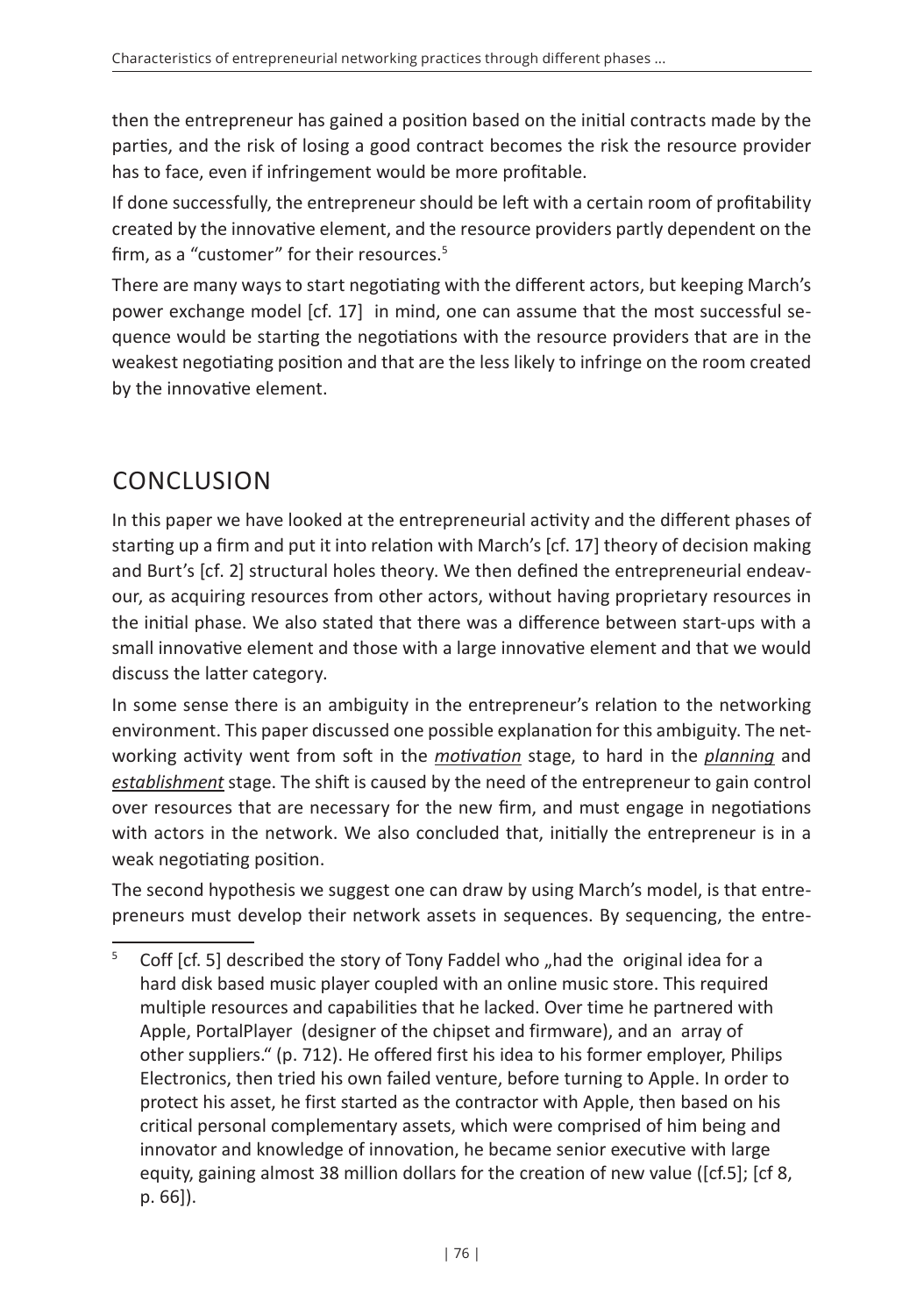preneurs are able to gain leverage in their position relative to the other actors, and in that way create their own resource and power base. If sequencing is not used there is the possibility that resource providers in the network, will take over the room that the innovative element has created.

### **REFERENCES**

- [1] Anderson, A., Park J., and Jack., S (2007). Entrepreneurial social capital: conceptualising social capital in new high-tech firms, International Small Business Journal, no.3, vol.25, pp. 243-267.
- [2] Burt, R. S. 1995/1992. "Structural holes: The social structure of competition" Cambridge. MA: Harvard University Press. Paperback.
- [3] Brush, C.G., Greene, P.G., Hart, M.M and Haller, H.S. (2001). From initial idea to unique advantage: The entrepreneurial challenge of constructing a resource base, Academy of Management Executive, no. 1, vol. 15, pp. 64-78.
- [4] Carter, N.M., Gartner W.B. and Reynolds P.D.(1996). Exploring Start-up Event Sequences, Journal of Business Venturing, no.11, p.151-66.
- [5] Coff, R. W. (2010). The co-evolution of rent appropriation and capability development. Strategic Management Journal, no. 7, vol. 31, pp. 711-733.
- [6] Greve, A. (1995). Networks and Entrepreneurship an analysis of social relations, occupational background, and use of contacts during the establishment process, The Scandinavian Journal of Management, no.1, vol. 11, pp. 1-24.
- [7] Greve, A. and Salaff J. W., (2003). Social networks and entrepreneurship, Entrepreneurship Theory and Practice, no.4, vol. 28, pp 1-22.
- [8] Hitt, M.A, Ireland, R.D., & Simon, D.G and Thrams, C.A (2011). Strategic Entrepreneurship: Creating Value for Individuals, Organizations, and Society, Academy of Management Perspectives, no. 2, vol. 25, pp. 57-75.
- [9] Ireland, R. D., Hitt, M. A., and Sirmon, D. G. (2003). Strategic entrepreneurship: The construct and its dimensions. Journal of Management, no. 6, vol.29, pp 963-989.
- [10] Jenssen, J. I. (2001). Social networks, resources and entrepreneurship. International Journal of Entrepreneurship and Innovation, no.2, pp. 103–109.
- [11] Johannisson, B. and Olaison, L. (2007). The Moment of Truth Reconstructing Entrepreneurship and Social Capital in the Eye of the Storm, Review of Social Economy, no.1 vol. 65, Beyond Social Capital (MARCH 2007), pp. 55-78.
- [12] Johannisson, B. (1987). Anarchist and Organizers: Entrepreneurs in a Network Perspective, International Studies of Management and Organization, no.1, vol. 17, pp.49-63.
- [13] Kerr, W.R., Nanda, R., and Rhodes-Kropf, M. (2014). Entrepreneurship as Experimentation, Journal of Economic Perspectives, no. 3, vol.28, pp. 25–48.